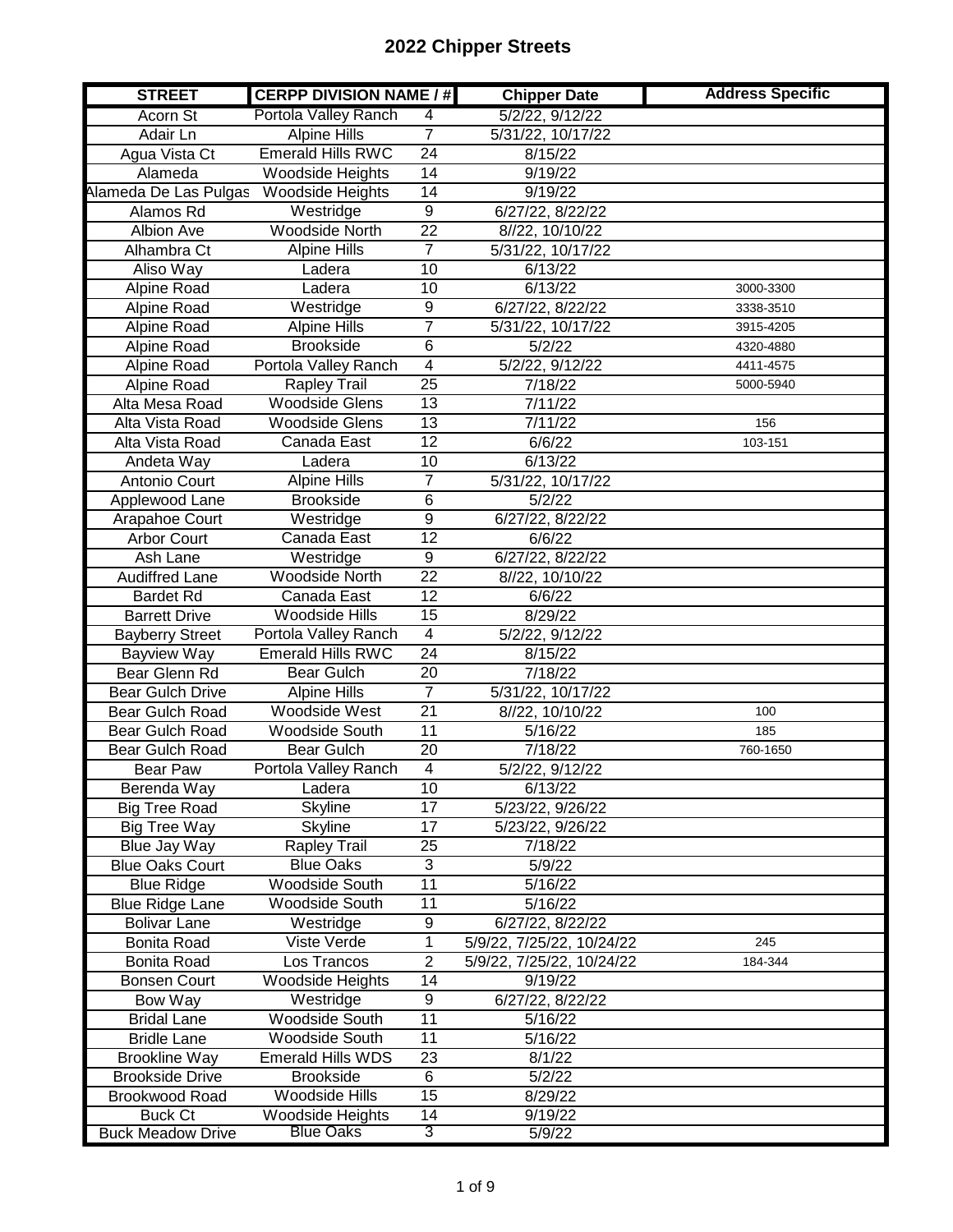| <b>STREET</b>           | <b>CERPP DIVISION NAME / #</b> |                         | <b>Chipper Date</b>       | <b>Address Specific</b>                  |
|-------------------------|--------------------------------|-------------------------|---------------------------|------------------------------------------|
| <b>Buckeye</b>          | Portola Valley Ranch           | 4                       | 5/2/22, 9/12/22           |                                          |
| California Way          | <b>Emerald Hills RWC</b>       | $\overline{24}$         | 8/15/22                   | 560-739                                  |
| California Way          | <b>Emerald Hills WDS</b>       | $\overline{23}$         | 8/1/22                    | 743-844                                  |
| Campo Road              | <b>Brookside</b>               | $\overline{6}$          | 5/2/22                    |                                          |
| Canada Lane             | Canada East                    | 12                      | 6/6/22                    |                                          |
| Canada Road             | Canada East                    | 12                      | 6/6/22                    | 1339, 1353, 1365, 1367, 1389, 1491, 1515 |
| Canada Road             | <b>Emerald Hills WDS</b>       | $\overline{23}$         | 8/1/22                    | 773-937                                  |
| Canada Road             | <b>Woodside North</b>          | $\overline{22}$         | 8//22, 10/10/22           | 980-1470                                 |
| Canyon Drive            | <b>Brookside</b>               | 6                       | 5/2/22                    |                                          |
| Carmel Way              | Los Trancos                    | $\overline{2}$          | 5/9/22, 7/25/22, 10/24/22 |                                          |
| Carrera Court           | <b>Emerald Hills RWC</b>       | $\overline{24}$         | 8/15/22                   |                                          |
| Cedar Lane              | Woodside South                 | 11                      | 5/16/22                   |                                          |
| Cervantes Rd            | Westridge                      | $\overline{9}$          | 6/27/22, 8/22/22          | 120-485                                  |
| Cervantes Rd            | <b>Alpine Hills</b>            | 7                       | 5/31/22, 10/17/22         | 187, 211                                 |
| <b>Cherokee Ct</b>      | Westridge                      | $\overline{9}$          | 6/27/22, 8/22/22          |                                          |
| Cherokee Way            | Westridge                      | $\overline{9}$          | 6/27/22, 8/22/22          |                                          |
| Cheyenne Pt             | Westridge                      | $\overline{9}$          | 6/27/22, 8/22/22          |                                          |
| <b>Churchill Ave</b>    | <b>Woodside Heights</b>        | 14                      | 9/19/22                   |                                          |
| Ciervos St.             | Viste Verde                    | $\overline{1}$          | 5/9/22, 7/25/22, 10/24/22 |                                          |
| Cima Way                | <b>Brookside</b>               | $\overline{6}$          | 5/2/22                    |                                          |
| Cinnabar Dr             | Woodside Hills                 | $\overline{15}$         | 8/29/22                   |                                          |
| Cinnabar Rd             | Woodside Hills                 | 15                      | 8/29/22                   |                                          |
| Coal Mine Vw            | Portola Valley Ranch           | $\overline{\mathbf{4}}$ | 5/2/22, 9/12/22           |                                          |
| Conil Way               | Ladera                         | $\overline{10}$         | 6/13/22                   |                                          |
| Coquito Ct              | Ladera                         | 10                      | 6/13/22                   |                                          |
| Coquito Way             | Ladera                         | 10                      | 6/13/22                   |                                          |
| Cordova Ct              | <b>Alpine Hills</b>            | $\overline{7}$          | 5/31/22, 10/17/22         |                                          |
| Corona Way              | Ladera                         | 10                      | 6/13/22                   |                                          |
| Corte Madera Rd         | <b>Brookside</b>               | 6                       | 5/2/22                    |                                          |
| Corto Lane              | Canada East                    | 12                      | 6/6/22                    |                                          |
| Coyote Hill             | Portola Valley Ranch           | 4                       | 5/2/22, 9/12/22           |                                          |
| Cragmont Way            | Woodside Hills                 | 15                      | 8/29/22                   |                                          |
| <b>Creek Park Drive</b> | <b>Alpine Hills</b>            | $\overline{7}$          | 5/31/22, 10/17/22         |                                          |
| <b>Crescent Ave</b>     | <b>Brookside</b>               | 6                       | 5/2/22                    |                                          |
| <b>Crest Road</b>       | Woodside Hills                 | $\overline{15}$         | 8/29/22                   |                                          |
| Cresta Vista Lane       | Westridge                      | $\overline{9}$          | 6/27/22, 8/22/22          |                                          |
| Croydon Avenue          | Woodside Hills                 | $\overline{15}$         | 8/29/22                   |                                          |
| Croydon Way             | <b>Woodside Hills</b>          | 15                      | 8/29/22                   |                                          |
| Dean Rd                 | Canada East                    | 12                      | 6/6/22                    |                                          |
| Dedalera Dr             | Ladera                         | 10                      | 6/13/22                   |                                          |
| Deer Meadow Ln          | Westridge                      | 9                       | 6/27/22, 8/22/22          |                                          |
| Deer Park Lane          | Westridge                      | 9                       | 6/27/22, 8/22/22          |                                          |
| Deer Path St            | Viste Verde                    | 1                       | 5/9/22, 7/25/22, 10/24/22 |                                          |
| Degas Rd                | Westridge                      | $\overline{9}$          | 6/27/22, 8/22/22          |                                          |
| Diablo Way              | <b>Emerald Hills RWC</b>       | 24                      | 8/15/22                   |                                          |
| Dos Loma Vista St       | Westridge                      | $\overline{9}$          | 6/27/22, 8/22/22          |                                          |
| Dry Creek Ln            | Woodside North                 | 22                      | 8//22, 10/10/22           |                                          |
| Durazno Way             | Ladera                         | 10                      | 6/13/22                   |                                          |
| East Florest Way        | Ladera                         | 10                      | 6/13/22                   |                                          |
| Eastview Way            | Emerald Hills WDS              | 23                      | 8/1/22                    | 506-621                                  |
| Echo Lane               | <b>Brookside</b>               | 6                       | 5/2/22                    |                                          |
| Echo Lane               | <b>Skyline</b>                 | 17                      | 5/23/22, 9/26/22          |                                          |
| <b>Edgecliff Way</b>    | Emerald Hills RWC              | 24                      | 8/15/22                   |                                          |
| El Nido Rd              | Los Trancos                    | 2                       | 5/9/22, 7/25/22, 10/24/22 |                                          |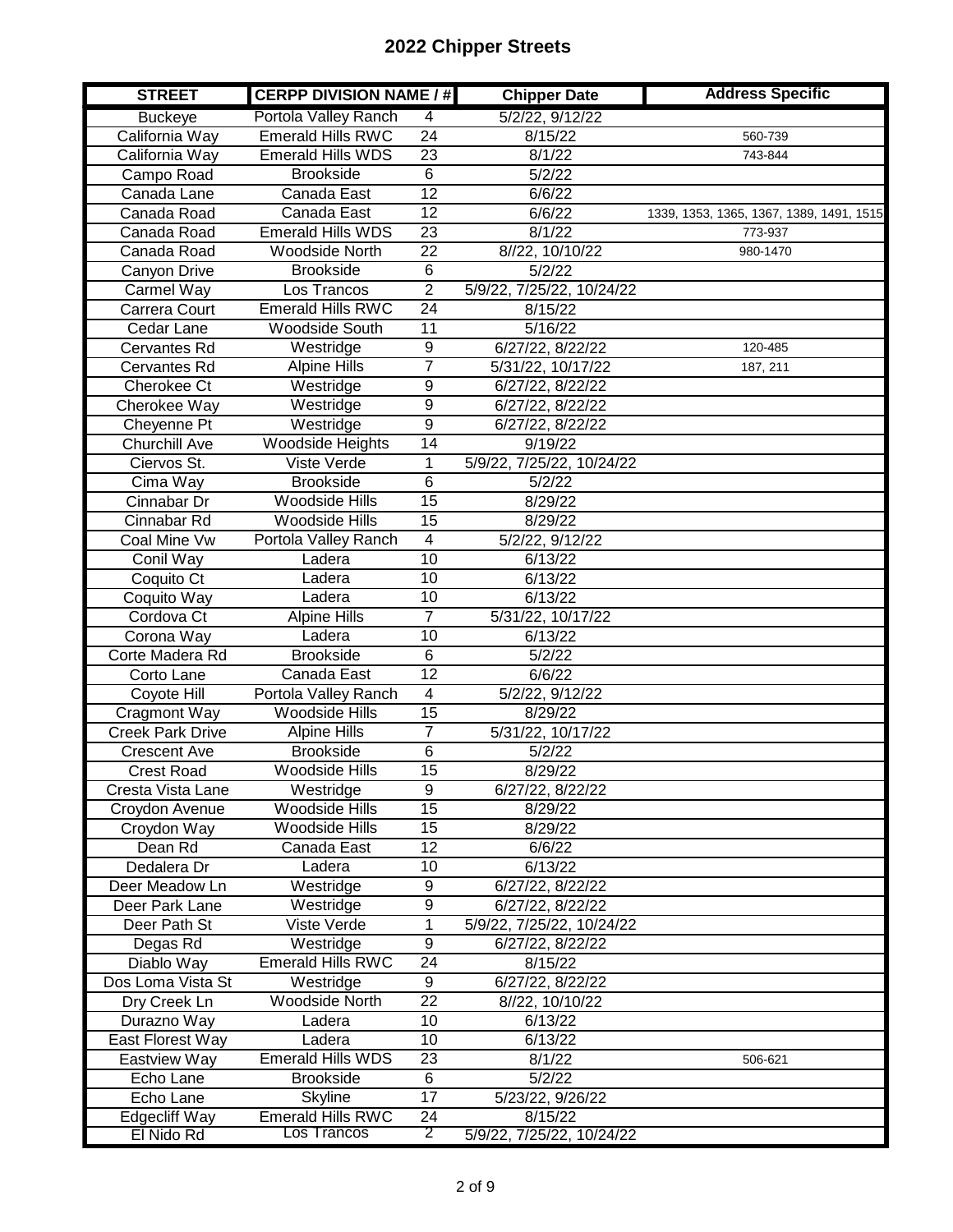| <b>STREET</b>            | <b>CERPP DIVISION NAME / #</b> |                 | <b>Chipper Date</b>       | <b>Address Specific</b> |
|--------------------------|--------------------------------|-----------------|---------------------------|-------------------------|
| El Rey Rd                | Los Trancos                    | $\overline{2}$  | 5/9/22, 7/25/22, 10/24/22 |                         |
| <b>Eleanor Drive</b>     | <b>Woodside Heights</b>        | $\overline{14}$ | 9/19/22                   |                         |
| Elk Tree Rd              | <b>Skyline</b>                 | $\overline{17}$ | 5/23/22, 9/26/22          |                         |
| Emerald Estates CT.      | <b>Emerald Hills RWC</b>       | $\overline{24}$ | 8/15/22                   |                         |
| Entrance Way             | <b>Woodside West</b>           | $\overline{21}$ | 8//22, 10/10/22           |                         |
| Erica Way                | Ladera                         | 10              | 6/13/22                   |                         |
| Escanyo Way              | Ladera                         | 10              | 6/13/22                   |                         |
| Escobar Rd               | Westridge                      | $\overline{9}$  | 6/27/22, 8/22/22          |                         |
| Espinosa Rd              | Old La Honda                   | $\overline{18}$ | 5/23/22, 9/26/22          | 895                     |
| Espinosa Rd              | <b>Skyline</b>                 | $\overline{17}$ | 5/23/22, 9/26/22          | 750-980                 |
| Eucalyptus Ct            | Canada East                    | $\overline{12}$ | 6/6/22                    |                         |
| Eugenia Ln               | <b>Woodside Heights</b>        | $\overline{14}$ | 9/19/22                   |                         |
| Fallen Leaf Way          | <b>Emerald Hills RWC</b>       | $\overline{24}$ | 8/15/22                   |                         |
| <b>Family Farm Drive</b> | <b>Family Farm</b>             | $\overline{8}$  | 5/31/22                   |                         |
| Far Creek Way            | <b>Emerald Hills RWC</b>       | $\overline{24}$ | 8/15/22                   |                         |
| Farm Hill Blvd           | Canada East                    | 12              | 6/6/22                    |                         |
| Farm Rd                  | <b>Family Farm</b>             | 8               | 5/31/22                   |                         |
| Favonia Rd               | Westridge                      | $\overline{9}$  | 6/27/22, 8/22/22          |                         |
| Fawn Ln                  | Westridge                      | $\overline{9}$  | 6/27/22, 8/22/22          |                         |
| <b>Fernside St</b>       | <b>Woodside Hills</b>          | 15              | 8/29/22                   |                         |
| Firethorn Way            | <b>Alpine Hills</b>            | $\overline{7}$  | 5/31/22, 10/17/22         |                         |
| Fox Hill Rd              | Skywood                        | 19              | 7/18/22                   |                         |
| Fox Hollow Rd            | <b>Woodside South</b>          | $\overline{11}$ | 5/16/22                   |                         |
| Foxtail                  | Portola Valley Ranch           | $\overline{4}$  | 5/2/22, 9/12/22           |                         |
| Foxwood Rd               | Los Trancos                    | $\overline{2}$  | 5/9/22, 7/25/22, 10/24/22 |                         |
| Franciscan Rdg           | Portola Valley Ranch           | $\overline{4}$  | 5/2/22, 9/12/22           |                         |
| Fremont Way              | <b>Skyline</b>                 | 17              | 5/23/22, 9/26/22          |                         |
| Fremontia St             | Portola Valley Ranch           | 4               | 5/2/22, 9/12/22           | $1-6$                   |
| Friars Ln                | Skywood                        | 19              | 7/18/22                   |                         |
| Gabarda Way              | Ladera                         | 10              | 6/13/22                   |                         |
| Georgia Ln               | Westridge                      | $\overline{9}$  | 6/27/22, 8/22/22          | 291                     |
| Georgia Ln               | <b>Brookside</b>               | 6               | 5/2/22                    | 165-231                 |
| Glen Way W               | <b>Emerald Hills WDS</b>       | $\overline{23}$ | 8/1/22                    |                         |
| Glencrag Way             | <b>Emerald Hills WDS</b>       | $\overline{23}$ | 8/1/22                    |                         |
| Glenloch Way             | <b>Emerald Hills RWC</b>       | $\overline{24}$ | 8/15/22                   |                         |
| Glenmere Way             | <b>Emerald Hills RWC</b>       | 24              | 8/15/22                   |                         |
| Glenwood Ave             | <b>Woodside Glens</b>          | $\overline{13}$ | 7/11/22                   |                         |
| Godetia Dr               | <b>Emerald Hills WDS</b>       | 23              | 8/1/22                    |                         |
| Golden Hills Dr          | Westridge                      | $\overline{9}$  | 6/27/22, 8/22/22          |                         |
| Golden Oak Dr            | <b>Alpine Hills</b>            | $\overline{7}$  | 5/31/22, 10/17/22         |                         |
| Goya Rd                  | Westridge                      | $\overline{9}$  | 6/27/22, 8/22/22          |                         |
| Granada Ct               | Alpine Hills                   | $\overline{7}$  | 5/31/22, 10/17/22         |                         |
| Grandview Dr             | <b>Skyline</b>                 | $\overline{17}$ | 5/23/22, 9/26/22          |                         |
| Greenways Dr             | <b>Woodside Heights</b>        | 14              | 9/19/22                   |                         |
| Greer Rd                 | Woodside North                 | 22              | 8//22, 10/10/22           | 331                     |
| Greer Rd                 | <b>Woodside West</b>           | 21              | 8//22, 10/10/22           | 121-300                 |
| Grove Ct                 | <b>Brookside</b>               | 6               | 5/2/22                    |                         |
| Grove Dr                 | <b>Brookside</b>               | 6               | 5/2/22                    |                         |
| Groveland St             | <b>Brookside</b>               | 6               | 5/2/22                    |                         |
| Haciendas Dr             | Canada East                    | 12              | 6/6/22                    |                         |
| <b>Handley Trail</b>     | <b>Emerald Hills RWC</b>       | 24              | 8/15/22                   |                         |
| Harcross Rd              | <b>Woodside Hills</b>          | 15              | 8/29/22                   |                         |
| Hardwick Rd              | Woodside Hills                 | 15              | 8/29/22                   |                         |
| <b>Hawkview St</b>       | Portola Valley Ranch           | 4               | 5/2/22, 9/12/22           |                         |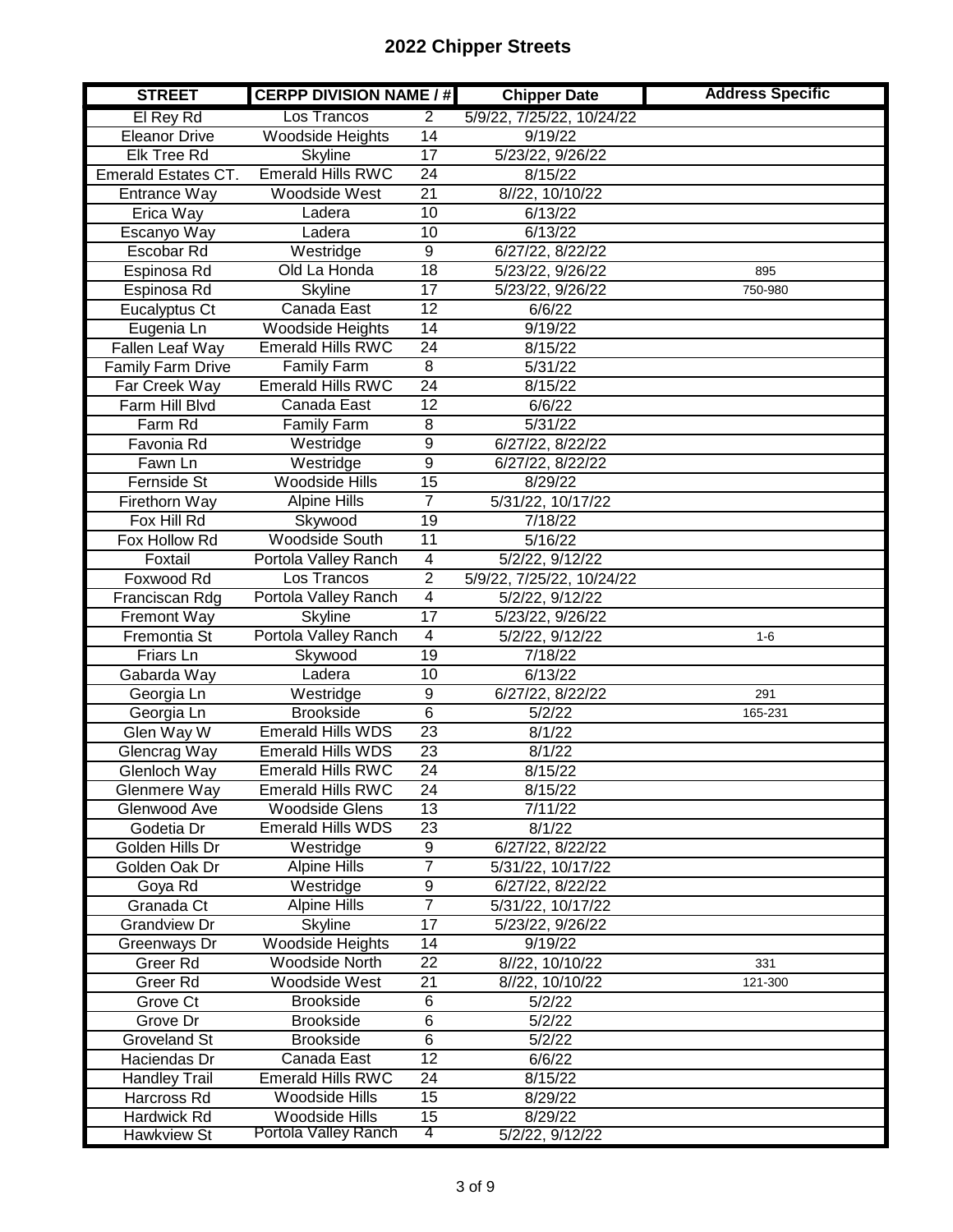| <b>STREET</b>           | <b>CERPP DIVISION NAME / #</b> |                  | <b>Chipper Date</b>       | <b>Address Specific</b> |
|-------------------------|--------------------------------|------------------|---------------------------|-------------------------|
| <b>Hayfields Rd</b>     | Woodside Highlands             | 16               | 6/20/22,10/3/22           |                         |
| Hidden Valley Ln        | <b>Family Farm</b>             | 8                | 5/31/22                   |                         |
| High Rd                 | <b>Woodside Hills</b>          | 15               | 8/29/22                   |                         |
| <b>Highland Terrace</b> | <b>Woodside Glens</b>          | $\overline{13}$  | 7/11/22                   |                         |
| Hillbrook Dr            | <b>Alpine Hills</b>            | $\overline{7}$   | 5/31/22, 10/17/22         |                         |
| <b>Hillcrest Way</b>    | <b>Emerald Hills RWC</b>       | 24               | 8/15/22                   |                         |
| <b>Hobart Hghts</b>     | Canada East                    | $\overline{12}$  | 6/6/22                    |                         |
| Holden Ct               | <b>Alpine Hills</b>            | $\overline{7}$   | 5/31/22, 10/17/22         |                         |
| Home Rd                 | Old La Honda                   | 18               | 5/23/22, 9/26/22          |                         |
| Horseshoe Bend          | Portola Valley Ranch           | 4                | 5/2/22, 9/12/22           |                         |
| Indian Crossing         | Portola Valley Ranch           | $\overline{4}$   | 5/2/22, 9/12/22           |                         |
| Iroquois Trl            | Westridge                      | $\overline{9}$   | 6/27/22, 8/22/22          |                         |
| Jane Dr                 | Canada East                    | $\overline{12}$  | 6/6/22                    |                         |
| Jefferson Ave           | <b>Emerald Hills RWC</b>       | 24               | 8/15/22                   | 3950-4083               |
| Jefferson Ave           | <b>Emerald Hills WDS</b>       | $\overline{23}$  | 8/1/22                    | 4130-4275               |
| Joaquin Rd              | Viste Verde                    | $\mathbf{1}$     | 5/9/22, 7/25/22, 10/24/22 |                         |
| Josselyn Ln             | <b>Woodside North</b>          | $\overline{22}$  | 8//22, 10/10/22           |                         |
| <b>Kenmore Way</b>      | <b>Woodside Hills</b>          | 15               | 8/29/22                   |                         |
| Kings Mountain Rd       | <b>Woodside North</b>          | $\overline{22}$  | 8//22, 10/10/22           | 155-444                 |
| Kings Mountain Rd       | Woodside West                  | 21               | 8//22, 10/10/22           | 481-750                 |
| <b>Kiowa Ct</b>         | Westridge                      | $\boldsymbol{9}$ | 6/27/22, 8/22/22          |                         |
| La Cuesta Dr            | Ladera                         | $\overline{10}$  | 6/13/22                   |                         |
| La Honda Rd             | Skyline                        | 17               | 5/23/22, 9/26/22          | 801-1655                |
| La Mesa Dr              | Ladera                         | 10               | 6/13/22                   |                         |
| La Questa Way           | Canada East                    | $\overline{12}$  | 6/6/22                    |                         |
| La Sandra Way           | Westridge                      | 9                | 6/27/22, 8/22/22          |                         |
| Lake Rd                 | Los Trancos                    | $\overline{2}$   | 5/9/22, 7/25/22, 10/24/22 |                         |
| Lakemead Way            | <b>Emerald Hills RWC</b>       | $\overline{24}$  | 8/15/22                   |                         |
| Lakeview Dr             | Woodside Heights               | 14               | 9/19/22                   |                         |
| Lakeview Way            | <b>Emerald Hills RWC</b>       | $\overline{24}$  | 8/15/22                   |                         |
| Laning Dr               | Canada East                    | 12               | 6/6/22                    |                         |
| Larguita Ln             | Westridge                      | $\overline{9}$   | 6/27/22, 8/22/22          |                         |
| Las Piedras St          | Viste Verde                    | 1                | 5/9/22, 7/25/22, 10/24/22 |                         |
| Las Pulgas Dr           | <b>Woodside Hills</b>          | $\overline{15}$  | 8/29/22                   |                         |
| Las Pulgas Rd           | <b>Woodside Hills</b>          | $\overline{15}$  | 8/29/22                   |                         |
| Laughing Cow Rd         | <b>Rapley Trail</b>            | 25               | 7/18/22                   |                         |
| Lawler Ranch Rd         | Canada East                    | $\overline{12}$  | 6/6/22                    |                         |
| Lerida Ct               | Ladera                         | 10               | 6/13/22                   |                         |
| Leroy Ave               | Woodside Highlands             | 16               | 6/20/22,10/3/22           |                         |
| Linaria Way             | Ladera                         | 10               | 6/13/22                   |                         |
| Lindenbrook Ct          | Canada East                    | 12               | 6/6/22                    |                         |
| Lindenbrook Rd          | Canada East                    | 12               | 6/6/22                    |                         |
| Live Oak Lane           | <b>Emerald Hills RWC</b>       | 24               | 8/15/22                   |                         |
| Lombardy Way            | <b>Emerald Hills RWC</b>       | 24               | 8/15/22                   |                         |
| Long Spur St            | Portola Valley Ranch           | 4                | 5/2/22, 9/12/22           |                         |
| Los Charros Ln          | <b>Alpine Hills</b>            | $\overline{7}$   | 5/31/22, 10/17/22         | 10-195                  |
| Los Trancos Cir         | Los Trancos                    | $\mathbf{2}$     | 5/9/22, 7/25/22, 10/24/22 |                         |
| Los Trancos Rd          | <b>Alpine Hills</b>            | $\overline{7}$   | 5/31/22, 10/17/22         |                         |
| Los Trancos Rd          | Viste Verde                    | 1                | 5/9/22, 7/25/22, 10/24/22 |                         |
| Louise Ln               | Woodside Highlands             | 16               | 6/20/22,10/3/22           |                         |
| Lower Lake Rd           | Old La Honda                   | 18               | 5/23/22, 9/26/22          |                         |
| Lucero Way              | Ladera                         | 10               | 6/13/22                   |                         |
| Lynn Way                | Woodside Hills                 | 15               | 8/29/22                   |                         |
| Manuella Ave            | Woodside North                 | 22               | 8//22, 10/10/22           |                         |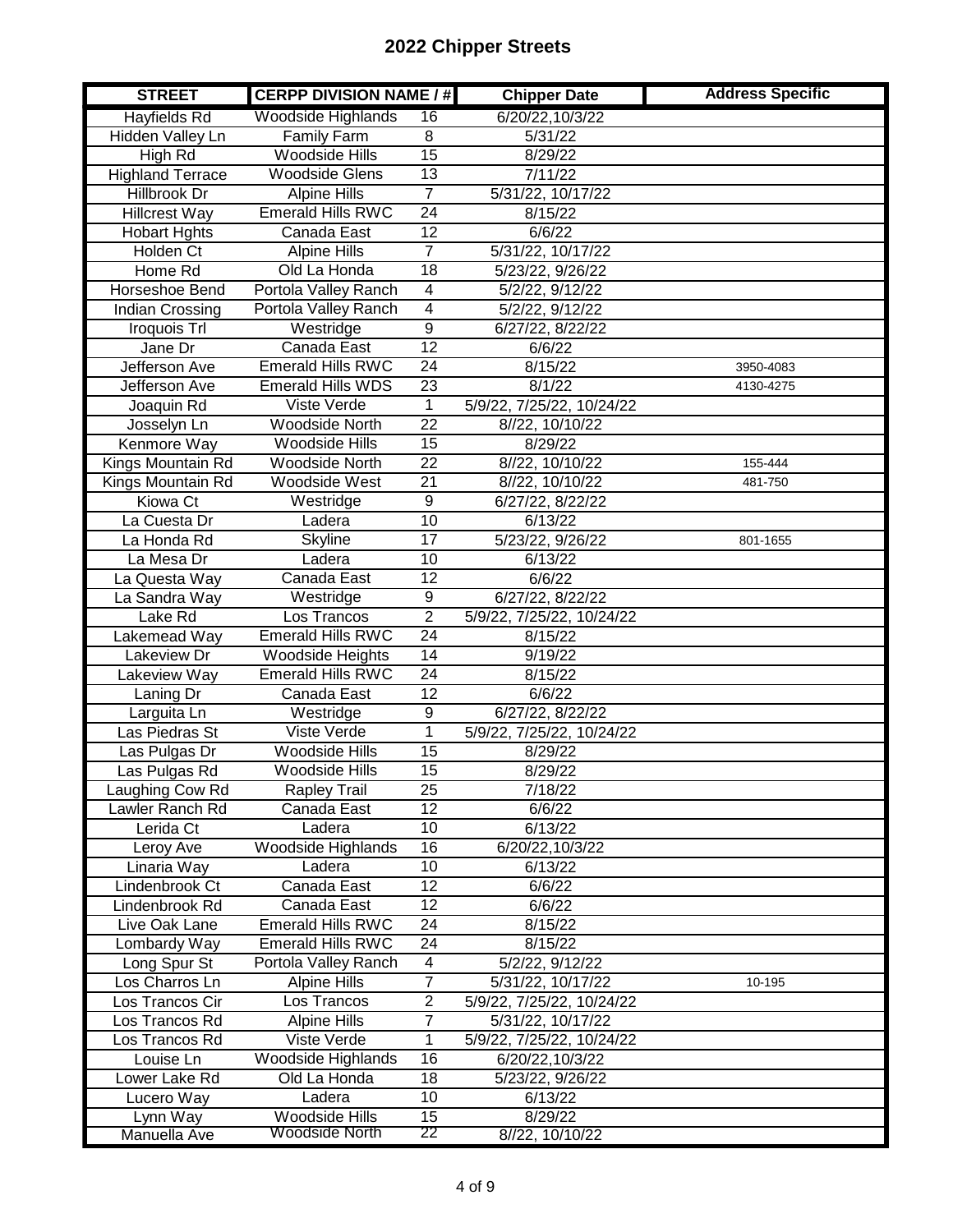| <b>STREET</b>      | <b>CERPP DIVISION NAME / #</b> |                 | <b>Chipper Date</b> | <b>Address Specific</b> |
|--------------------|--------------------------------|-----------------|---------------------|-------------------------|
| Manzanita Ave      | <b>Rapley Trail</b>            | 25              | 7/18/22             |                         |
| Manzanita Way      | <b>Woodside South</b>          | 11              | 5/16/22             |                         |
| Mapache Ct         | Westridge                      | 9               | 6/27/22, 8/22/22    |                         |
| Mapache Dr         | Westridge                      | $\overline{9}$  | 6/27/22, 8/22/22    |                         |
| Maple Way          | <b>Emerald Hills WDS</b>       | 23              | 8/1/22              |                         |
| Mariani Ct         | <b>Emerald Hills RWC</b>       | $\overline{24}$ | 8/15/22             |                         |
| Martin Ln          | <b>Woodside North</b>          | $\overline{22}$ | 8//22, 10/10/22     |                         |
| Martinez Rd        | Old La Honda                   | 18              | 5/23/22, 9/26/22    | 20-50                   |
| Martinez Rd        | <b>Skyline</b>                 | $\overline{17}$ | 5/23/22, 9/26/22    | 60-275                  |
| Marva Oaks Dr      | <b>Woodside North</b>          | 22              | 8//22, 10/10/22     |                         |
| Meadow Rd          | Old La Honda                   | $\overline{18}$ | 5/23/22, 9/26/22    |                         |
| Meadowcreek Ct     | <b>Alpine Hills</b>            | $\overline{7}$  | 5/31/22, 10/17/22   |                         |
| Meadowood Dr       | Westridge                      | $\overline{9}$  | 6/27/22, 8/22/22    |                         |
| Medway Rd          | <b>Skyline</b>                 | $\overline{17}$ | 5/23/22, 9/26/22    | $2 - 30$                |
| Medway Rd          | Old La Honda                   | $\overline{18}$ | 5/23/22, 9/26/22    | 95                      |
| Midglen Way        | <b>Emerald Hills WDS</b>       | $\overline{23}$ | 8/1/22              |                         |
| <b>Midland Way</b> | <b>Emerald Hills RWC</b>       | $\overline{24}$ | 8/15/22             |                         |
| Mimosa Way         | Ladera                         | 10              | 6/13/22             |                         |
| Minoca Rd          | <b>Alpine Hills</b>            | $\overline{7}$  | 5/31/22, 10/17/22   |                         |
| Mira Way           | Ladera                         | 10              | 6/13/22             |                         |
| Miramontes Rd      | Woodside North                 | 22              | 8//22, 10/10/22     |                         |
| <b>Mission Trl</b> | Canada East                    | 12              | 6/6/22              |                         |
| Montara Ct         | <b>Alpine Hills</b>            | $\overline{7}$  | 5/31/22, 10/17/22   |                         |
| Montecito Rd       | Old La Honda                   | $\overline{18}$ | 5/23/22, 9/26/22    |                         |
| Montelena Ct       | Woodside South                 | $\overline{11}$ | 5/16/22             |                         |
| Monticello Ct      | <b>Emerald Hills WDS</b>       | $\overline{23}$ | 8/1/22              |                         |
| Moore Rd           | <b>Woodside Heights</b>        | 14              | 9/19/22             |                         |
| Morro Vista Ln     | Ladera                         | $\overline{10}$ | 6/13/22             |                         |
| Morse Ln           | <b>Skyline</b>                 | $\overline{17}$ | 5/23/22, 9/26/22    |                         |
| Mount Meadow Rd    | <b>Skyline</b>                 | $\overline{17}$ | 5/23/22, 9/26/22    |                         |
| Mountain Home Ct   | Woodside South                 | $\overline{11}$ | 5/16/22             |                         |
| Mountain Home Rd   | <b>Woodside South</b>          | $\overline{11}$ | 5/16/22             |                         |
| Mountain Meadow Dr | <b>Skyline</b>                 | $\overline{17}$ | 5/23/22, 9/26/22    |                         |
| Mountain View Way  | <b>Emerald Hills RWC</b>       | $\overline{24}$ | 8/15/22             |                         |
| Mountain Wood Ln   | <b>Woodside South</b>          | 11              | 5/16/22             |                         |
| N Balsamina Way    | Ladera                         | 10              | 6/13/22             |                         |
| N Gate Dr          | Woodside Heights               | 14              | 9/19/22             |                         |
| Naranja Way        | Westridge                      | 9               | 6/27/22, 8/22/22    |                         |
| Nathhorst Ave      | <b>Brookside</b>               | $\overline{6}$  | 5/2/22              |                         |
| Navajo Pl          | Westridge                      | $\overline{9}$  | 6/27/22, 8/22/22    |                         |
| Neuman Ln          | Canada East                    | $\overline{12}$ | 6/6/22              |                         |
| Noel Rd            | Woodside West                  | 21              | 8//22, 10/10/22     |                         |
| Normandy Ln        | <b>Woodside Hills</b>          | 15              | 8/29/22             |                         |
| Northgate Dr       | Woodside Heights               | 14              | 9/19/22             |                         |
| Northridge Ln      | Woodside Hills                 | 15              | 8/29/22             |                         |
| Oak Forest Ct      | <b>Blue Oaks</b>               | 3               | 5/9/22              |                         |
| Oak Knoll Dr       | <b>Emerald Hills RWC</b>       | 24              | 8/15/22             |                         |
| Oak Park Way       | <b>Emerald Hills RWC</b>       | 24              | 8/15/22             |                         |
| Oakford Rd         | Woodside Hills                 | 15              | 8/29/22             |                         |
| Oakhaven Way       | Woodside Hills                 | 15              | 8/29/22             |                         |
| Oakhill Dr         | Woodside West                  | 21              | 8//22, 10/10/22     |                         |
| Occidental Way     | <b>Emerald Hills RWC</b>       | $\overline{24}$ | 8/15/22             |                         |
| Ohlone St          | Portola Valley Ranch           | $\overline{4}$  | 5/2/22, 9/12/22     |                         |
| Old La Honda Rd    | Old La Honda                   | 18              | 5/23/22, 9/26/22    |                         |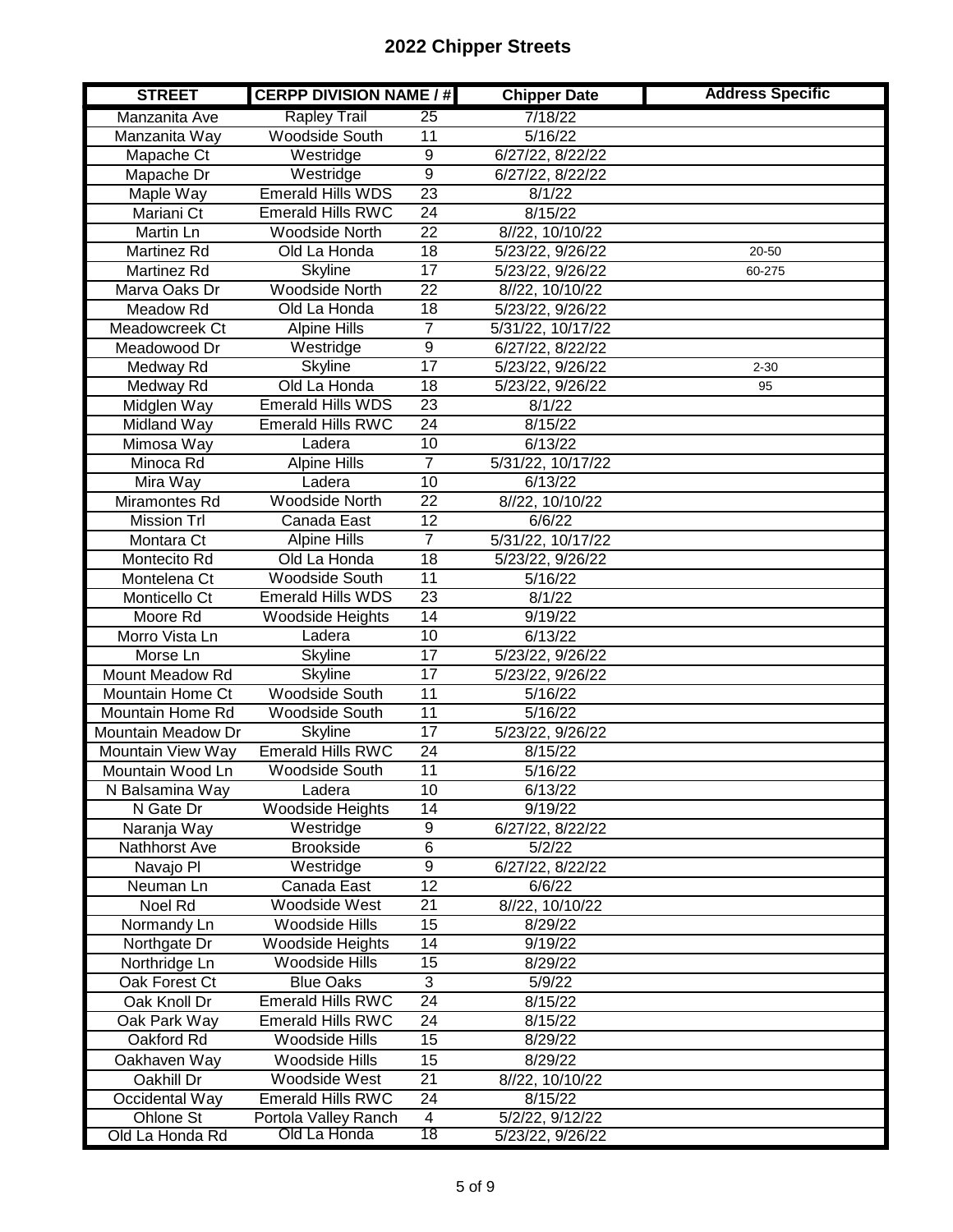| <b>STREET</b>         | <b>CERPP DIVISION NAME / #</b> |                         | <b>Chipper Date</b>       | <b>Address Specific</b>                  |
|-----------------------|--------------------------------|-------------------------|---------------------------|------------------------------------------|
| Old Spanish Trl       | Los Trancos                    | $\overline{2}$          | 5/9/22, 7/25/22, 10/24/22 | $\overline{21}$                          |
| Old Spanish Trl       | Viste Verde                    | 1                       | 5/9/22, 7/25/22, 10/24/22 | 56-497                                   |
| Olive Hill Ln         | <b>Woodside North</b>          | $\overline{22}$         | 8//22, 10/10/22           |                                          |
| Orchard Hill Rd       | Old La Honda                   | 18                      | 5/23/22, 9/26/22          |                                          |
| Otis Ave              | <b>Woodside Glens</b>          | $\overline{13}$         | 7/11/22                   |                                          |
| Our Hill Ln           | Canada East                    | $\overline{12}$         | 6/6/22                    |                                          |
| Palm Circle Rd        | <b>Emerald Hills WDS</b>       | 23                      | 8/1/22                    |                                          |
| Palmer Ln             | <b>Alpine Hills</b>            | $\overline{7}$          | 5/31/22, 10/17/22         |                                          |
| Paloma Rd             | Westridge                      | $\overline{9}$          | 6/27/22, 8/22/22          |                                          |
| Paradise Way          | <b>Emerald Hills RWC</b>       | $\overline{24}$         | 8/15/22                   |                                          |
| Park Rd               | <b>Emerald Hills RWC</b>       | $\overline{24}$         | 8/15/22                   |                                          |
| <b>Partition Rd</b>   | Woodside West                  | 21                      | 8//22, 10/10/22           |                                          |
| Paso Del Arroyo       | <b>Alpine Hills</b>            | $\overline{7}$          | 5/31/22, 10/17/22         |                                          |
| Patrol Ct             | Woodside West                  | $\overline{21}$         | 8//22, 10/10/22           |                                          |
| Patrol Rd             | Woodside West                  | $\overline{21}$         | 8//22, 10/10/22           |                                          |
| Peak Ln               | Westridge                      | 9                       | 6/27/22, 8/22/22          |                                          |
| Pecora Way            | Ladera                         | 10                      | 6/13/22                   |                                          |
| <b>Phillip Ln</b>     | Rapley Trail                   | $\overline{25}$         | 7/18/22                   |                                          |
| Phillip Rd            | <b>Woodside South</b>          | $\overline{11}$         | 5/16/22                   |                                          |
| Pineridge Way         | <b>Alpine Hills</b>            | $\overline{7}$          | 5/31/22, 10/17/22         |                                          |
| Pinon Dr              | Westridge                      | $\overline{9}$          | 6/27/22, 8/22/22          |                                          |
| Pinto Way             | Woodside West                  | 21                      | 8//22, 10/10/22           |                                          |
| Pomponio              | Portola Valley Ranch           | $\overline{\mathbf{4}}$ | 5/2/22, 9/12/22           |                                          |
| Portola Green Cir     | <b>Brookside</b>               | $\overline{6}$          | 5/2/22                    |                                          |
| Portola Rd            | Old La Honda                   | 18                      | 5/23/22, 9/26/22          | 1231, 1239, 1301, 1407, 1533             |
| Portola Rd            | <b>Family Farm</b>             | $\overline{8}$          | 5/31/22                   | 1307, 1339, 1415, 1439, 1475, 1477, 1543 |
| Portola Rd            | <b>Woodside South</b>          | $\overline{11}$         | 5/16/22                   | 1545-3000                                |
| Portola Rd            | <b>Brookside</b>               | 6                       | 5/2/22                    | $3 - 451$                                |
| Portola Rd            | Sequoias                       | $\overline{5}$          | 5/2/22                    | 501                                      |
| Portola Rd            | Westridge                      | $\overline{9}$          | 6/27/22, 8/22/22          | 520                                      |
| Portola Rd            | Woodside Highlands             | $\overline{16}$         | 6/20/22,10/3/22           | 555-1225                                 |
| Possum Ln             | Westridge                      | 9                       | 6/27/22, 8/22/22          |                                          |
| Prado Ct              | <b>Brookside</b>               | $\overline{6}$          | 5/2/22                    |                                          |
| Preston Rd            | Old La Honda                   | $\overline{18}$         | 5/23/22, 9/26/22          |                                          |
| <b>Prospect Ave</b>   | <b>Woodside North</b>          | $\overline{22}$         | 8//22, 10/10/22           |                                          |
| Prospect St           | <b>Woodside North</b>          | 22                      | 8//22, 10/10/22           |                                          |
| Quail                 | Portola Valley Ranch           | 4                       | 5/2/22, 9/12/22           | $5 - 40$                                 |
| Quail Meadows         | Canada East                    | $\overline{12}$         | 6/6/22                    |                                          |
| Ramona Rd             | Los Trancos                    | $\overline{\mathbf{c}}$ | 5/9/22, 7/25/22, 10/24/22 | 103-167                                  |
| Ramona Rd             | Viste Verde                    | 1                       | 5/9/22, 7/25/22, 10/24/22 | 200-450                                  |
| Ramosa Rd             | Westridge                      | 9                       | 6/27/22, 8/22/22          |                                          |
| Ranch Rd              | Skywood                        | $\overline{19}$         | 7/18/22                   |                                          |
| Rapley Trl            | Rapley Trail                   | 25                      | 7/18/22                   | Alpine Addresses                         |
| Ravine Rd             | Canada East                    | 12                      | 6/6/22                    |                                          |
| Raymundo Dr           | Woodside North                 | 22                      | 8//22, 10/10/22           |                                          |
| Redberry Rdg          | <b>Blue Oaks</b>               | $\overline{3}$          | 5/9/22                    |                                          |
| <b>Reids Roost Rd</b> | Bear Gulch                     | $\overline{20}$         | 7/18/22                   |                                          |
| Revere Way            | <b>Emerald Hills RWC</b>       | 24                      | 8/15/22                   |                                          |
| Ridge Ct              | <b>Woodside Glens</b>          | 13                      | 7/11/22                   |                                          |
| Ridgeway Rd           | Woodside Hills                 | 15                      | 8/29/22                   |                                          |
| Roan Pl               | Woodside West                  | 21                      | 8//22, 10/10/22           |                                          |
| Roberta Dr            | Woodside South                 | 11                      | 5/16/22                   |                                          |
| Robles Ave            | <b>Woodside South</b>          | 11                      | 5/16/22                   |                                          |
| Robles Dr             | Woodside South                 | 11                      | 5/16/22                   |                                          |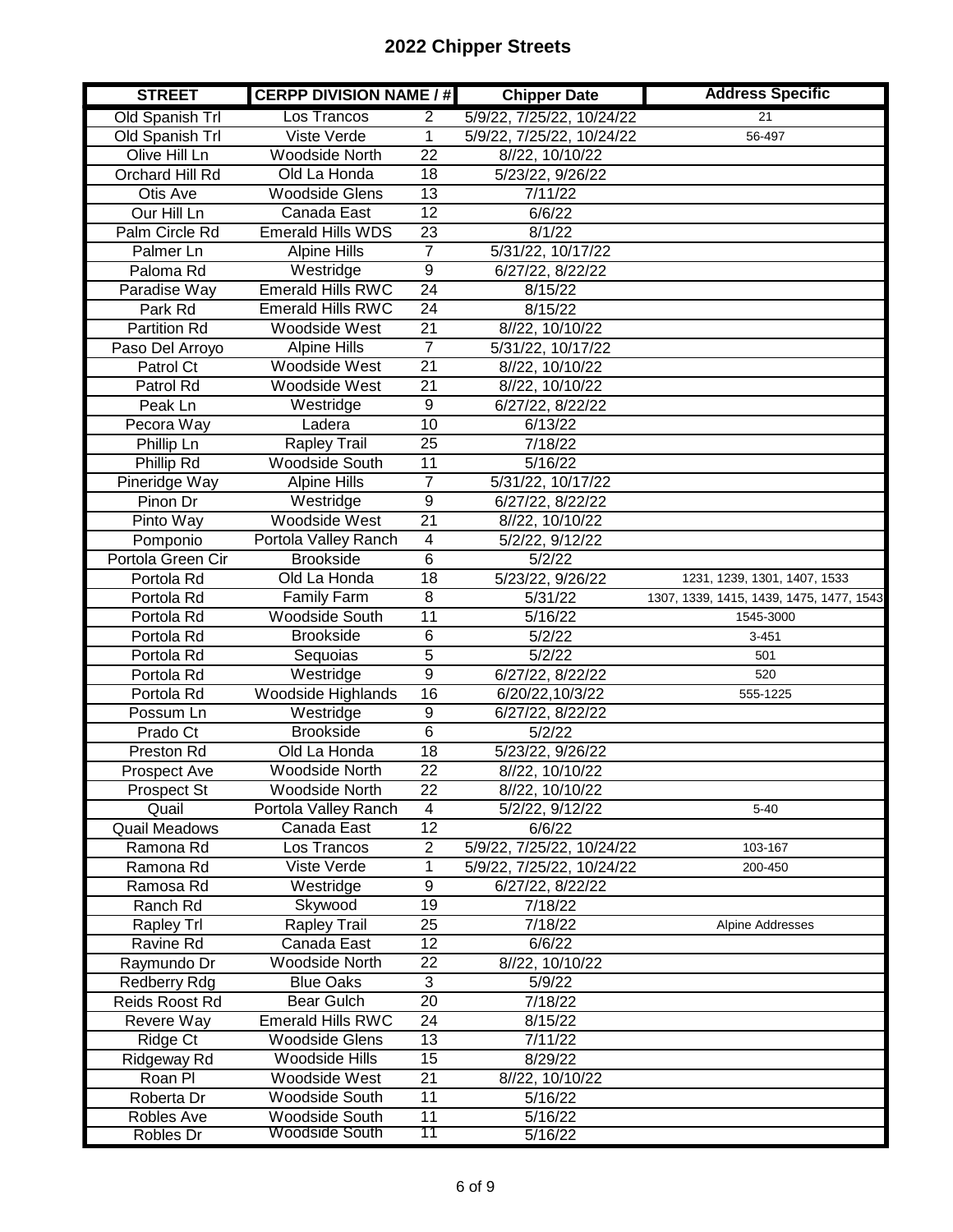| <b>STREET</b>        | <b>CERPP DIVISION NAME / #</b> |                 | <b>Chipper Date</b> | <b>Address Specific</b> |
|----------------------|--------------------------------|-----------------|---------------------|-------------------------|
| <b>Rock Creek Ct</b> | <b>Emerald Hills RWC</b>       | 24              | 8/15/22             |                         |
| Rocky Way            | <b>Emerald Hills WDS</b>       | $\overline{23}$ | 8/1/22              |                         |
| Romero Rd            | Canada East                    | 12              | 6/6/22              |                         |
| Runnymede Rd         | <b>Woodside North</b>          | $\overline{22}$ | 8//22, 10/10/22     |                         |
| <b>Russell Ave</b>   | Woodside Highlands             | 16              | 6/20/22,10/3/22     |                         |
| S Balsamina Way      | Ladera                         | 10              | 6/13/22             |                         |
| S Castanya Way       | Ladera                         | 10              | 6/13/22             |                         |
| S Oak Park Way       | <b>Emerald Hills RWC</b>       | $\overline{24}$ | 8/15/22             |                         |
| Saddleback           | Portola Valley Ranch           | $\overline{4}$  | 5/2/22, 9/12/22     |                         |
| Sandhill Rd          | <b>Woodside South</b>          | $\overline{11}$ | 5/16/22             |                         |
| Sandstone            | Portola Valley Ranch           | $\overline{4}$  | 5/2/22, 9/12/22     |                         |
| Santa Maria Ave      | Woodside Highlands             | 16              | 6/20/22,10/3/22     |                         |
| Sargent Ln           | <b>Woodside Heights</b>        | $\overline{14}$ | 9/19/22             |                         |
| Sausal Dr            | Alpine Hills                   | 7               | 5/31/22, 10/17/22   |                         |
| Sequoia Way          | <b>Skyline</b>                 | 17              | 5/23/22, 9/26/22    |                         |
| Shadowbrook Ln       | <b>Woodside South</b>          | $\overline{11}$ | 5/16/22             |                         |
| <b>Shawnee Pass</b>  | Westridge                      | $\overline{9}$  | 6/27/22, 8/22/22    |                         |
| Sheridan Way         | <b>Woodside Hills</b>          | $\overline{15}$ | 8/29/22             |                         |
| Shoshone Pl          | Westridge                      | 9               | 6/27/22, 8/22/22    |                         |
| Sierra Ln            | Westridge                      | $\overline{9}$  | 6/27/22, 8/22/22    |                         |
| Sierra Morena        | Rapley Trail                   | $\overline{25}$ | 7/18/22             |                         |
| Siesta Ct            | Ladera                         | 10              | 6/13/22             |                         |
| Sioux Way            | Westridge                      | 9               | 6/27/22, 8/22/22    |                         |
| Skyline Blvd         | <b>Skyline</b>                 | 17              | 5/23/22, 9/26/22    | 14051-18033             |
| Skyline Blvd         | <b>Rapley Trail</b>            | $\overline{25}$ | 7/18/22             |                         |
| Skyline Dr           | Skyline                        | $\overline{17}$ | 5/23/22, 9/26/22    |                         |
| Skylonda Dr          | <b>Skyline</b>                 | $\overline{17}$ | 5/23/22, 9/26/22    |                         |
| Skywood Way          | Skywood                        | $\overline{19}$ | 7/18/22             |                         |
| Smoke Tree Lane      | <b>Woodside South</b>          | $\overline{11}$ | 5/16/22             |                         |
| Solana Rd            | Westridge                      | $\overline{9}$  | 6/27/22, 8/22/22    |                         |
| Somerset Pl          | <b>Emerald Hills WDS</b>       | $\overline{23}$ | 8/1/22              |                         |
| Southdale Way        | <b>Emerald Hills WDS</b>       | 23              | 8/1/22              |                         |
| Southgate Dr         | <b>Woodside Heights</b>        | $\overline{14}$ | 9/19/22             |                         |
| Southview Way        | <b>Emerald Hills WDS</b>       | 23              | 8/1/22              |                         |
| Stadler Dr           | Skywood                        | $\overline{19}$ | 7/18/22             | $1 - 125$               |
| Stadler Dr           | <b>Skyline</b>                 | 17              | 5/23/22, 9/26/22    | 1-55 30-130             |
| Still Creek Rd       | Skywood                        | $\overline{19}$ | 7/18/22             |                         |
| Stockbridge Ave      | <b>Woodside Heights</b>        | 14              | 9/19/22             |                         |
| Stonegate Rd         | Westridge                      | 9               | 6/27/22, 8/22/22    |                         |
| Summerhill Ln        | <b>Woodside Hills</b>          | $\overline{15}$ | 8/29/22             |                         |
| Summit Dr            | <b>Emerald Hills RWC</b>       | 24              | 8/15/22             |                         |
| Summit Rd            | <b>Skyline</b>                 | 17              | 5/23/22, 9/26/22    | 135-147                 |
| Summit Rd            | Old La Honda                   | 18              | 5/23/22, 9/26/22    | $9 - 12$                |
| Summit Rd            | Rapley Trail                   | $\overline{25}$ | 7/18/22             | 55-95, 9-95             |
| Summit Springs Rd    | Woodside West                  | 21              | 8//22, 10/10/22     |                         |
| Summit Way           | <b>Emerald Hills WDS</b>       | 23              | 8/1/22              |                         |
| Sunhill St           | Portola Valley Ranch           | 4               | 5/2/22, 9/12/22     |                         |
| Sunrise Dr           | Skywood                        | 19              | 7/18/22             |                         |
| Sunset Way           | <b>Emerald Hills RWC</b>       | 24              | 8/15/22             |                         |
| Sylvan Way           | <b>Emerald Hills RWC</b>       | 24              | 8/15/22             |                         |
| Tadin Ln             | <b>Family Farm</b>             | 8               | 5/31/22             |                         |
| Tagus Ct             | <b>Alpine Hills</b>            | $\overline{7}$  | 5/31/22, 10/17/22   |                         |
| Tan Oak Dr           | <b>Brookside</b>               | 6               | 5/2/22              |                         |
| Temescal Way         | <b>Emerald Hills RWC</b>       | 24              | 8/15/22             |                         |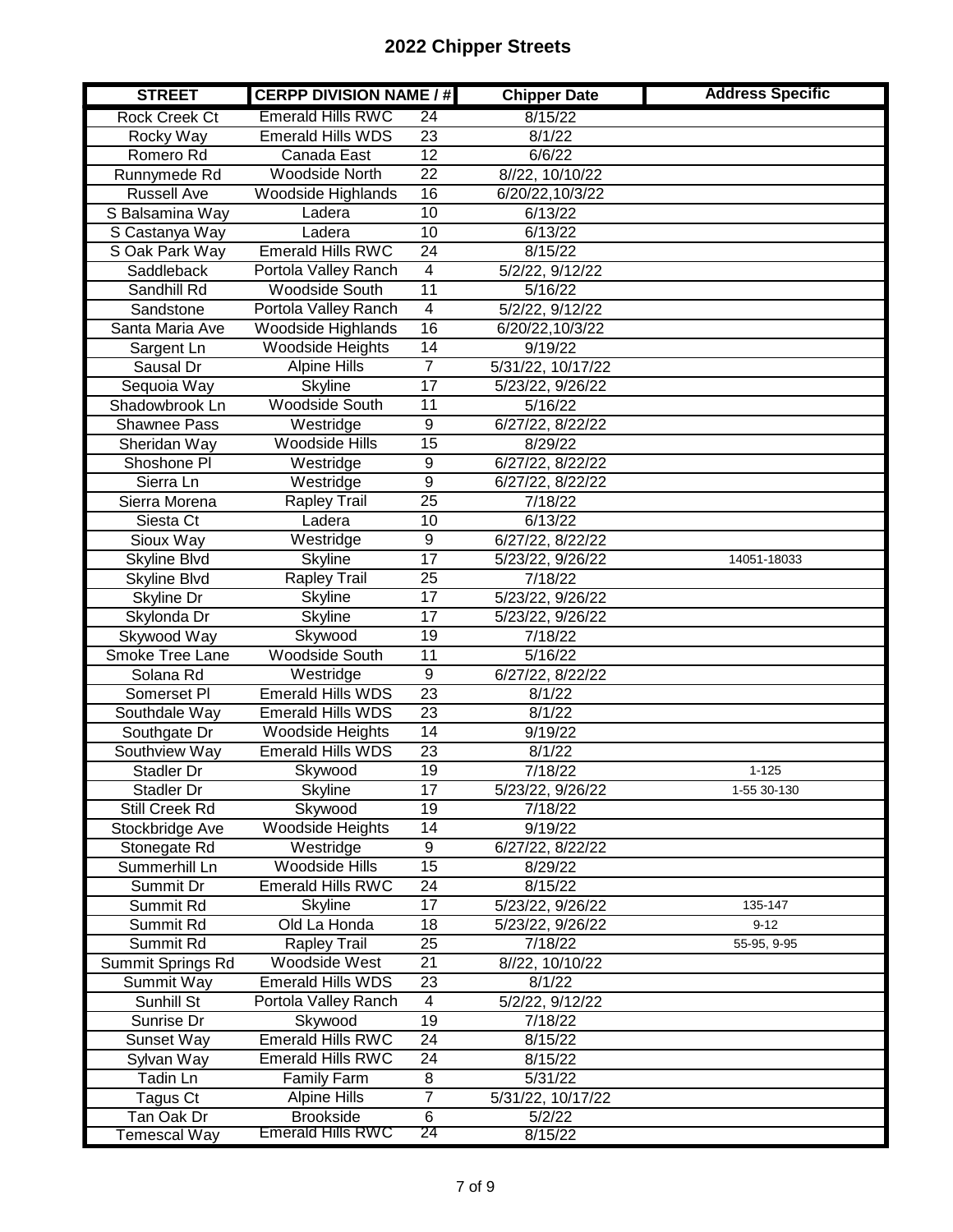| <b>STREET</b>       | <b>CERPP DIVISION NAME / #</b> |                 | <b>Chipper Date</b>       | <b>Address Specific</b>                 |
|---------------------|--------------------------------|-----------------|---------------------------|-----------------------------------------|
| <b>Thistle St</b>   | Portola Valley Ranch           | 4               | 5/2/22, 9/12/22           |                                         |
| <b>Tintern Ln</b>   | <b>Brookside</b>               | 6               | 5/2/22                    |                                         |
| Todo El Mundo       | <b>Woodside Hills</b>          | 15              | 8/29/22                   |                                         |
| Toro Ct             | <b>Alpine Hills</b>            | $\overline{7}$  | 5/31/22, 10/17/22         |                                         |
| Toyon Ct            | <b>Woodside Glens</b>          | 13              | 7/11/22                   | 115-120                                 |
| Toyon Ct            | Canada East                    | 12              | 6/6/22                    | 120-128                                 |
| Trail Ln            | <b>Family Farm</b>             | 8               | 5/31/22                   |                                         |
| <b>Trinity Ln</b>   | Woodside Highlands             | $\overline{16}$ | 6/20/22,10/3/22           |                                         |
| <b>Tripp Ct</b>     | <b>Woodside West</b>           | $\overline{21}$ | 8//22, 10/10/22           |                                         |
| <b>Tripp Rd</b>     | <b>Woodside North</b>          | 22              | 8//22, 10/10/22           | 3605, 3615, 3625, 3635,                 |
| <b>Tripp Rd</b>     | Woodside West                  | $\overline{21}$ | 8//22, 10/10/22           | 3500, 3550, 3570, 3590, 3600, 3660,     |
| Tum Suden Way       | <b>Emerald Hills WDS</b>       | $\overline{23}$ | 8/1/22                    |                                         |
| Turkey Farm Ln      | <b>Woodside South</b>          | $\overline{11}$ | 5/16/22                   |                                         |
| Tynan Way           | Woodside Highlands             | 16              | 6/20/22,10/3/22           |                                         |
| <b>Upenuf Rd</b>    | Old La Honda                   | 18              | 5/23/22, 9/26/22          |                                         |
| Upper Lake Rd       | Old La Honda                   | $\overline{18}$ | 5/23/22, 9/26/22          |                                         |
| Valencia Ct         | <b>Alpine Hills</b>            | $\overline{7}$  | 5/31/22, 10/17/22         |                                         |
| Valley Ct           | <b>Woodside Heights</b>        | 14              | 9/19/22                   |                                         |
| Valley Oak St       | <b>Blue Oaks</b>               | $\overline{3}$  | 5/9/22                    | 16                                      |
| <b>Valley Rd</b>    | Woodside Heights               | 14              | 9/19/22                   |                                         |
| Vernal Way          | <b>Emerald Hills RWC</b>       | 24              | 8/15/22                   |                                         |
| Veronica Pl         | <b>Brookside</b>               | $\overline{6}$  | 5/2/22                    |                                         |
| Vineyard Hill Rd    | Woodside South                 | 11              | 5/16/22                   |                                         |
| Vintage Ct          | Woodside South                 | $\overline{11}$ | 5/16/22                   |                                         |
| Viste Verde Way     | Viste Verde                    | $\mathbf{1}$    | 5/9/22, 7/25/22, 10/24/22 |                                         |
| W California Way    | <b>Emerald Hills WDS</b>       | $\overline{23}$ | 8/1/22                    |                                         |
| W Floresta Way      | Ladera                         | 10              | 6/13/22                   |                                         |
| W Glen Way          | <b>Emerald Hills WDS</b>       | $\overline{23}$ | 8/1/22                    |                                         |
| W Summit Dr         | <b>Emerald Hills RWC</b>       | $\overline{24}$ | 8/15/22                   |                                         |
| Ward Way            | <b>Woodside Heights</b>        | $\overline{14}$ | 9/19/22                   |                                         |
| Wayside Rd          | <b>Woodside Highlands</b>      | 16              | 6/20/22,10/3/22           |                                         |
| West Maple          | <b>Emerald Hills WDS</b>       | $\overline{23}$ | 8/1/22                    |                                         |
| Westglen Way        | <b>Emerald Hills WDS</b>       | $\overline{23}$ | 8/1/22                    |                                         |
| Westridge Dr        | Westridge                      | $\overline{9}$  | 6/27/22, 8/22/22          |                                         |
| Whiskey Hill Rd     | Canada East                    | 12              | 6/6/22                    | 457, 485,                               |
| Whiskey Hill Rd     | Woodside South                 | 11              | 5/16/22                   | 410, 490, 510, 550, 560, 580, 610, 650, |
| Why Worry Ln        | <b>Woodside South</b>          | 11              | 5/16/22                   |                                         |
| Wildwood Way        | Woodside Hills                 | 15              | 8/29/22                   |                                         |
| Willowbrook Dr      | <b>Brookside</b>               | 6               | 5/2/22                    |                                         |
| Wilmington Acres Ct | <b>Emerald Hills RWC</b>       | 24              | 8/15/22                   |                                         |
| Wilmington Way      | <b>Emerald Hills RWC</b>       | 24              | 8/15/22                   |                                         |
| Winding Way         | Woodside South                 | 11              | 5/16/22                   |                                         |
| Wintercreek         | Portola Valley Ranch           | 4               | 5/2/22, 9/12/22           |                                         |
| Woodfern St         | Portola Valley Ranch           | $\overline{4}$  | 5/2/22, 9/12/22           |                                         |
| Woodhill Dr         | Canada East                    | $\overline{12}$ | 6/6/22                    |                                         |
| Woodland PI         | <b>Emerald Hills RWC</b>       | 24              | 8/15/22                   |                                         |
| Woodland Way        | <b>Emerald Hills RWC</b>       | 24              | 8/15/22                   |                                         |
| Woodside Dr         | Woodside Hills                 | 15              | 8/29/22                   |                                         |
| Woodside Rd         | Woodside Hills                 | 15              | 8/29/22                   | 2350                                    |
| Woodside Rd         | Woodside Heights               | 14              | 9/19/22                   | 2375                                    |
| Woodside Rd         | Canada East                    | 12              | 6/6/22                    | 2740-2950                               |
| Woodside Rd         | Woodside South                 | 11              | 5/16/22                   | 2955-5001                               |
| Woodside Rd         | Woodside North                 | 22              | 8//22, 10/10/22           | 3050-3620                               |
| <b>Woodside Rd</b>  | Woodside West                  | 21              | 8//22, 10/10/22           | 3760-3784                               |